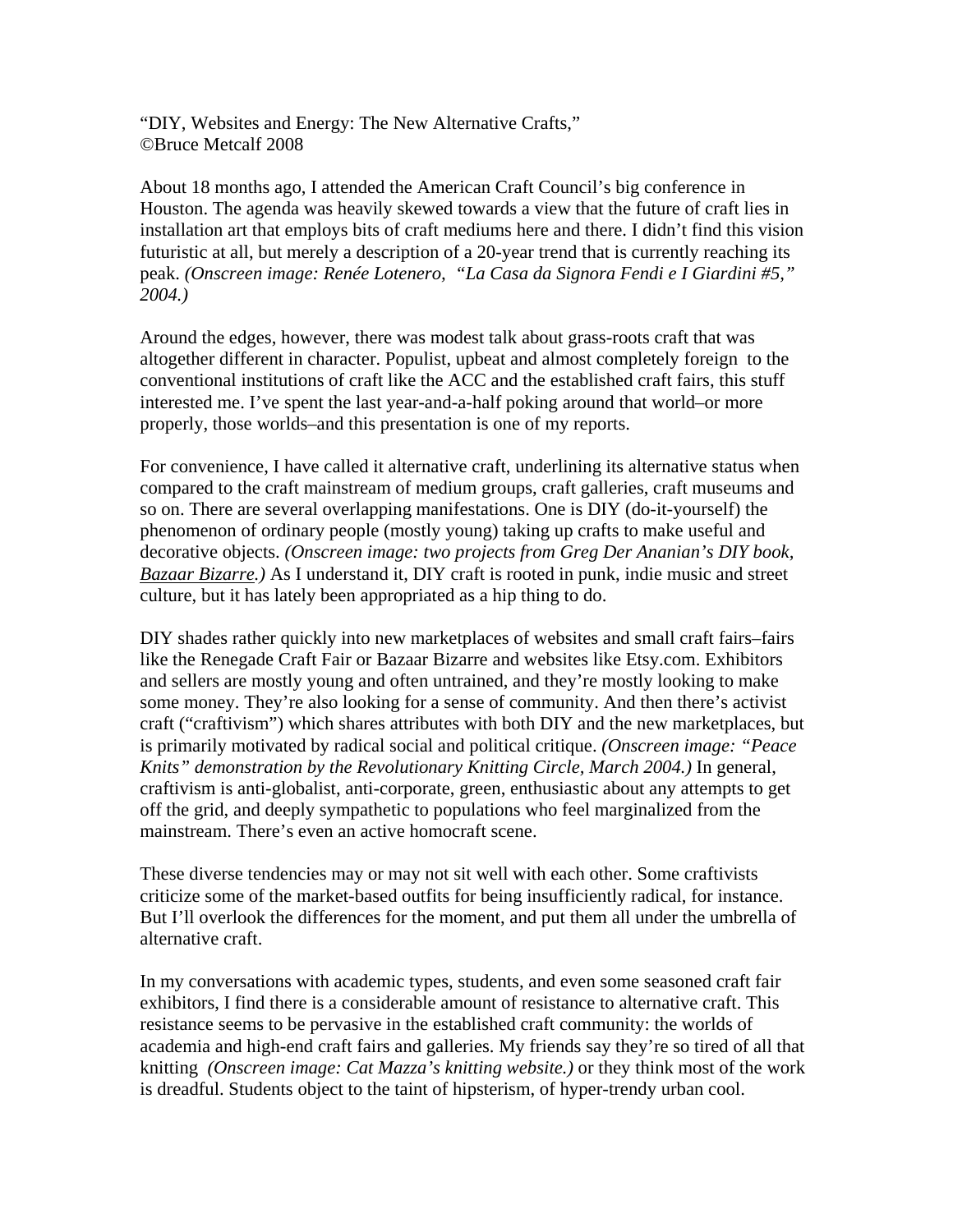My opinion is that there's tremendous energy and optimism in alternative craft. I think the established craft community–in which I include SNAG and myself–would do well to look at this phenomenon with an open mind. So I want to talk about alt-craft today in terms of its parallels to the history of modern craft–of which there are many–as well as its differences. I hope that these similarities and differences will help us all better understand what's going on here.

I'm going to speak about four basic attributes I see in alt-craft, each with a specific relation to craft history. They are: community; commerce; opposition and changing taste.

The idea of community pervades the history off studio craft. William Morris hoped to create a brotherhood of designers and makers who would all pursue the ideal of bringing beauty into ordinary life. His first communal project was the decoration of his new home in the countryside, Red House, built in 1860. *(Onscreen image: William Morris and collaborators, "St. George's Cabinet," made for Red House about 1861.)* He invited his friends up from London to paint furniture and to embroider hangings. It was a noble experiment but a short one: Morris moved back to London five years later. Even his interior decorating firm, Morris and Company, was initially conceived as a co-op.

This pattern of organizing communities around the production of craft objects has been repeated many times since. *(Onscreen image: Guild of Handicraft, silver and glass decanter, 1904.)* The dozens of Arts & Crafts societies in England and America, Utopian communities like Charles Robert Ashbee's Guild of Handicraft and Elbert Hubbard's Roycrofters; 1970s co-ops like the Baulines Craft Guild in California *(Onscreen image: group photo of the Baulines Craft Guild about 1972.)* and even medium groups like SNAG, NCECA and GAS– all of them followed the same impulse.

*(Onscreen image: Etsy.com's website community page.)* So, when Etsy's website supports forums, a chatroom, virtual and live classes, teams and a list of resources, the pattern is familiar even if the technology is new. The Etsy website is an online community based on communication, sharing and mutual support. Participation is quite active, and the range of topics is broad. It appears to be grassroots democracy in action.

*(Onscreen image: Etsy.com's website homepage.)* Despite the glow of participatory democracy, I should point out that there's also a bit of elitism at Etsy–just as there is in almost every craft organization. Etsy's homepage always features a few "hand-picked items" selected out of the thousands of Etsy listings by a staff member or sometimes an Etsy user. Either way, questions of choice and taste emerge, even causing a little friction in the community. As one said, "And why isn't it me?"

## •••••••••

*(Onscreen image: exhibitor at Bazaar Bizarre.)* One of the things that fascinates me about alt-craft is that it is so thoroughly involved in commerce. A few artists and craftivists shun the sales opportunities, but money-making seems to predominate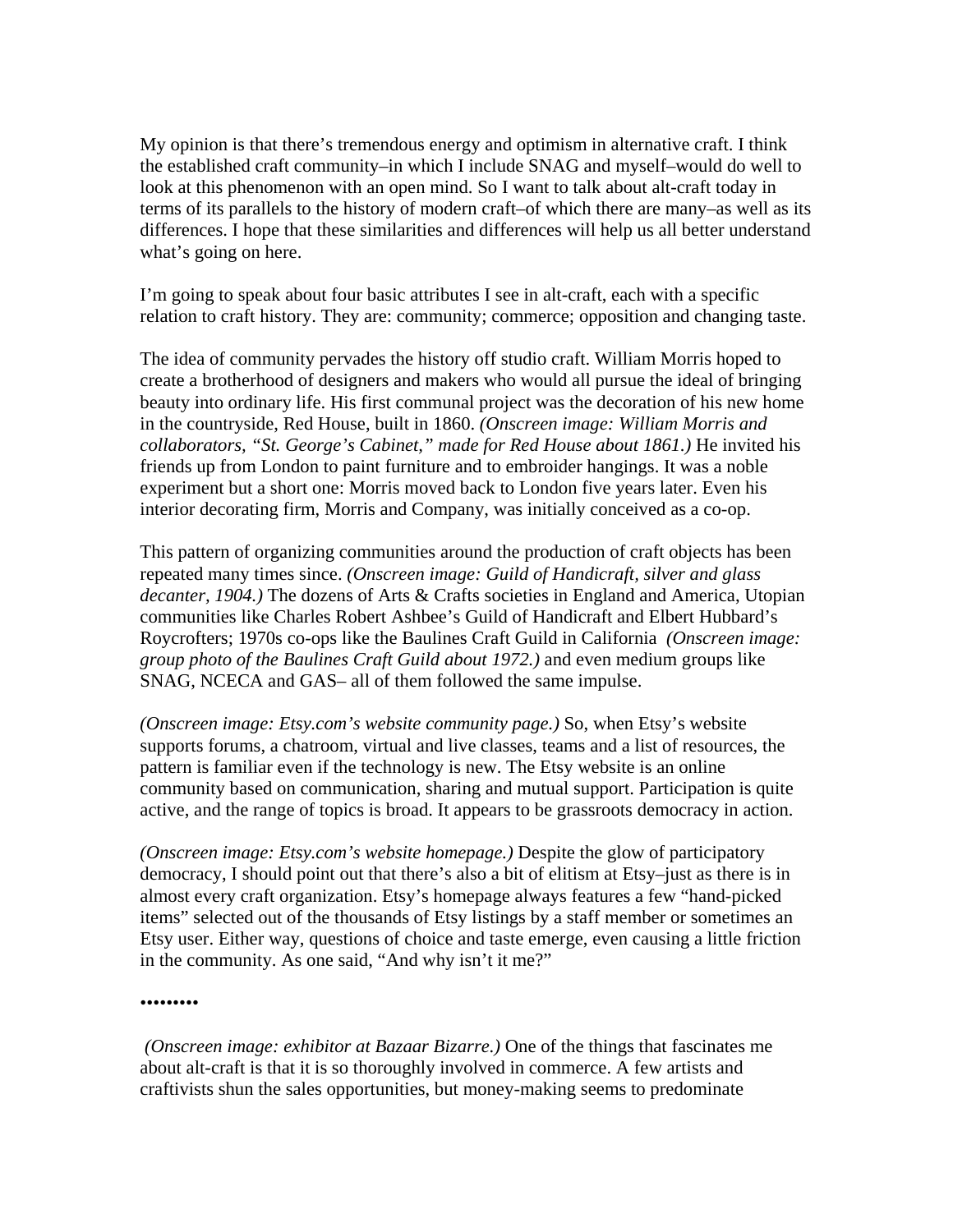everywhere else. Alternative craft fairs a full of cheerful young entrepreneurs eager to make a buck, and the basic *raison d'etre* for Etsy is selling. Again, this is a familiar pattern in the history of craft.

*(Onscreen image: Roycrofters "Morris Chair" advertisement, about 1905.)* Elbert Hubbard's Roycrofters existed only because a market developed for objects originally intended to furnish the inn Hubbard built to accommodate curious visitors. Rookwood Pottery was a business from the get-go, as were the vast majority of the Arts & Crafts potteries. Even the ACC was founded in part to develop an urban market for rural crafts. The studio craft movement and the marketplace have been conjoined from the beginning.

But if craft and capitalism have always been in bed together, I should note that Craft has always advocated capitalism on a very small scale, with modest investments and face-toface marketplaces. This is small-money, small footprint, intimate capitalism, designed to solve one of the most urgent questions posed by industrial society: How does one find dignified labor? *(Onscreen image: workers at the Guild of Handicraft, about 1905.)* This was a question posed by Ruskin in 1853, and its still relevant today. At its best, craft is work with dignity, work that allows the worker to call the shots. In that sense, craft is inherently anti-corporate, as craftivists have recognized. Craft capitalism encourages selfdetermination and a degree of self-reliance. It also suggests a partial divorce from consumerism, at least the kind practiced by Wal-Mart and Target. I'm not sure about the claims that studio craft short-circuits the global system of sweated labor: many craftspeople still barely break the minimum wage, and I suspect that the majority of people on Etsy do not make a living wage at their craft. But at least the potential remains for persistent and talented young makers to quit their day jobs and achieve economic selfsufficiency.

## ••••••••••

*(Onscreen image: "Peace Knits" demonstration by the Revolutionary Knitting Circle, March 2004*) I'm also fascinated by the reappearance of craft that is oppositional in nature: opposition to injustice, to global corporatism, to social prejudice, and even to war. Politicized craft was not unusual in the 60s–take Fred Woell's subtle commenatray on the connection between pop culture and violence. *(Onscreen image: J. Fred Woell, "Pepsi Generation," c. 1965.)* But political craft seemed to die down during the 80s and 90s, and at upscale craft events like SOFA on might conclude that the craft world has gone completely apolitical.

However, there's a good number of craftivists out there. They don't necessarily repeat the old Marxist slogans about the evils of capitalism, the inherent corruption of the bourgeoisie, or the superiority of socialism. The new generation seems too smart to replay those old tapes. Instead, they tend to focus on the problems of unchecked global capitalism: sweated labor and the loss of local jobs. They also critique militarism, often making jabs at the American war machine. *(Onscreen image: Marianne Jørgensen and collaborators, "Pink," 2005)* That strikes me as the agenda behind Marianne Jørgensen's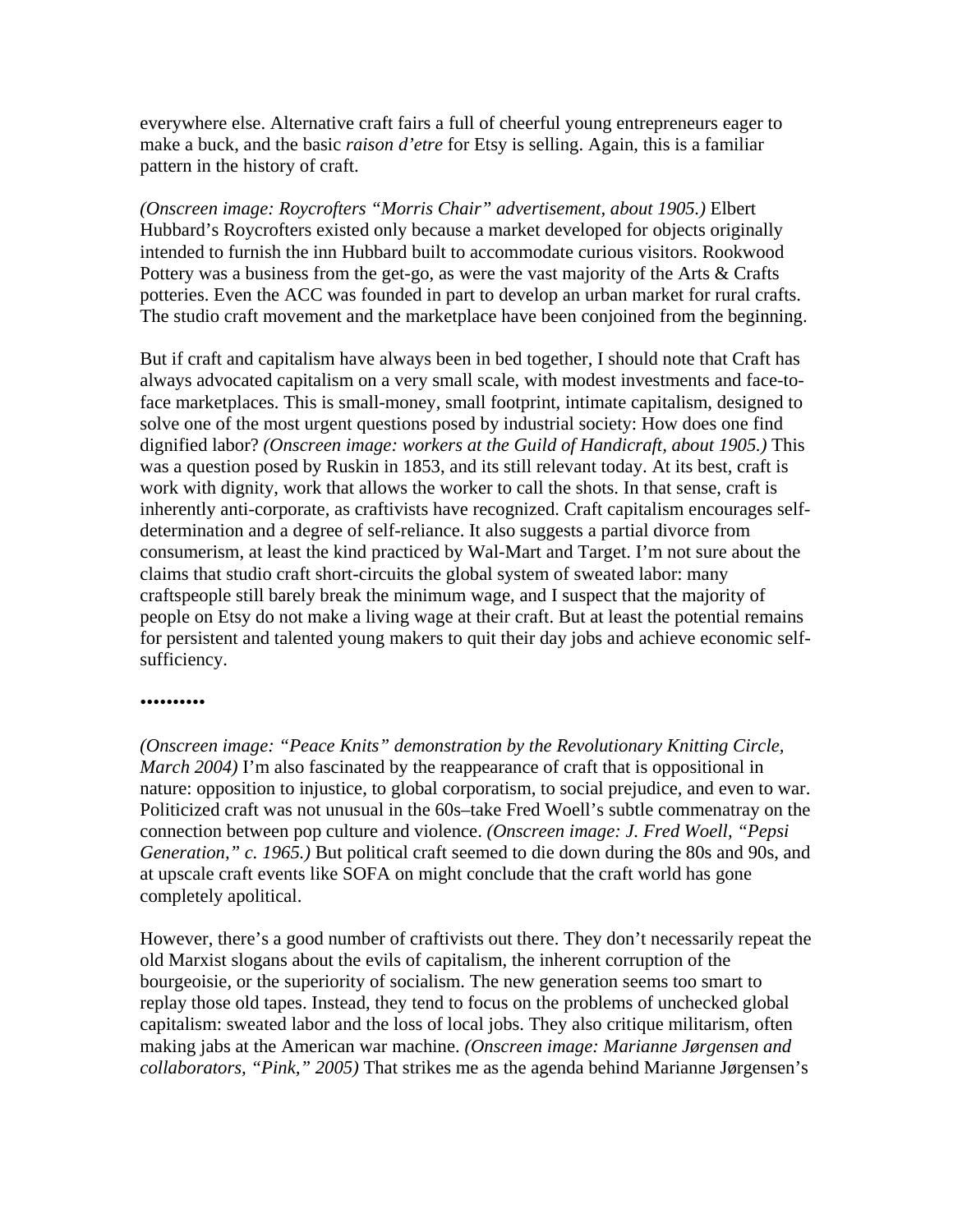wonderful tank cozy, a collective project that transforms an old American tank into something warm, fuzzy, and exceptionally silly.

Craftivists, like local food advocates, think about shifting production back into the hands of ordinary people. They promote the same ideals of self-empowerment that motivated both Ruskin and Morris. *(Onscreen image: Revolutionary Knitting Circle storefront with sign promoting free knitting lessons.)* By getting people to make useful objects for themselves, they hope to decrease complicity in modern consumer culture. Handmade objects could last longer, or be used longer, than their mass-marketed equivalents. Handmade things could have a smaller carbon footprint. They could reduce the need for income, and if pursued in the community setting I mentioned before, they could become agents in social bonding and mutual help networks. The point, I think, is that if craft is practiced on a massive scale, the world would be better off for it.

Craftivist opposition to consumerism and corporatism can take many forms, but I'll just show two examples. *(Onscreen image: microRevolt, Nike swoosh blanket.)* One is a pieced-together crocheted image of the Nike swoosh by microRevolt. The intention is to deliver the swoosh blanket to the Chairman of the Board of Nike as a protest against labor exploitation. *(Onscreen image: Allyson Mitchell, "Lady Sasquatch" installation)*  Another, by Canadian artist Allyson Mitchell, is an installation that features, among other things, two large fake-fur female sasquatches. Besides being a lot of fun, Mitchell's sasquatches are intended to protest consumerist ideals of feminine beauty, asserting that big, hairy and lesbian is every bit as valid as pretty, petite and smoothly shaven.

The oppositional impulses behind craftivism go way before the 1960s. William Morris was one of England's leading Socialists in the 1880s, and he was a very early opponent of industrial pollution. *(Onscreen image: William Morris tapestry, 1879.)* While his craft work was a tangible protest only against shoddy goods and tasteless design, he set the tone for much of the best Arts & Crafts production that was to follow. *(Onscreen image: Ernest Gimson, sideboard, c. 1915)* A particularly English form of craft-as-protest was a movement to make furniture without the aid of any machines in the studio. (Morris himself never avoided machine fabrication, but his followers did.) Another form of opposition was the way early Arts & Crafts jewelers avoided precious metals and gemstones. For instance, take Madelaine Yale Wynne, one of the first recorded American studio jewelers. *(Onscreen image: Madelaine Yale Wynne, silver belt buckle, c. 1900.)*  She used mainly copper, silver and roughly-cut stones, as in this belt buckle from around 1900. Clearly, the relaxed craftsmanship is a visible protest against trade standards of both skill and design. In her own day, a critic called Wynne's jewelry "barbaric."

Which leads nicely to my last topic: changing tastes. It seems to me that mainstream craft has become institutionalized over the past 30 years, with the (perhaps) unintended consequence that a certain taste has become enshrined within the culture. *(Onscreen image: advertisements for ACC Baltimore exhibitors, Ornament magazine, 2007.)* When you go to a major craft show, for instance, there's a glossy professionalism about everything. Designs are consistent, craftsmanship is uniformly good, displays are neat. And how could it be otherwise, since jurying standards have become so uniform? There's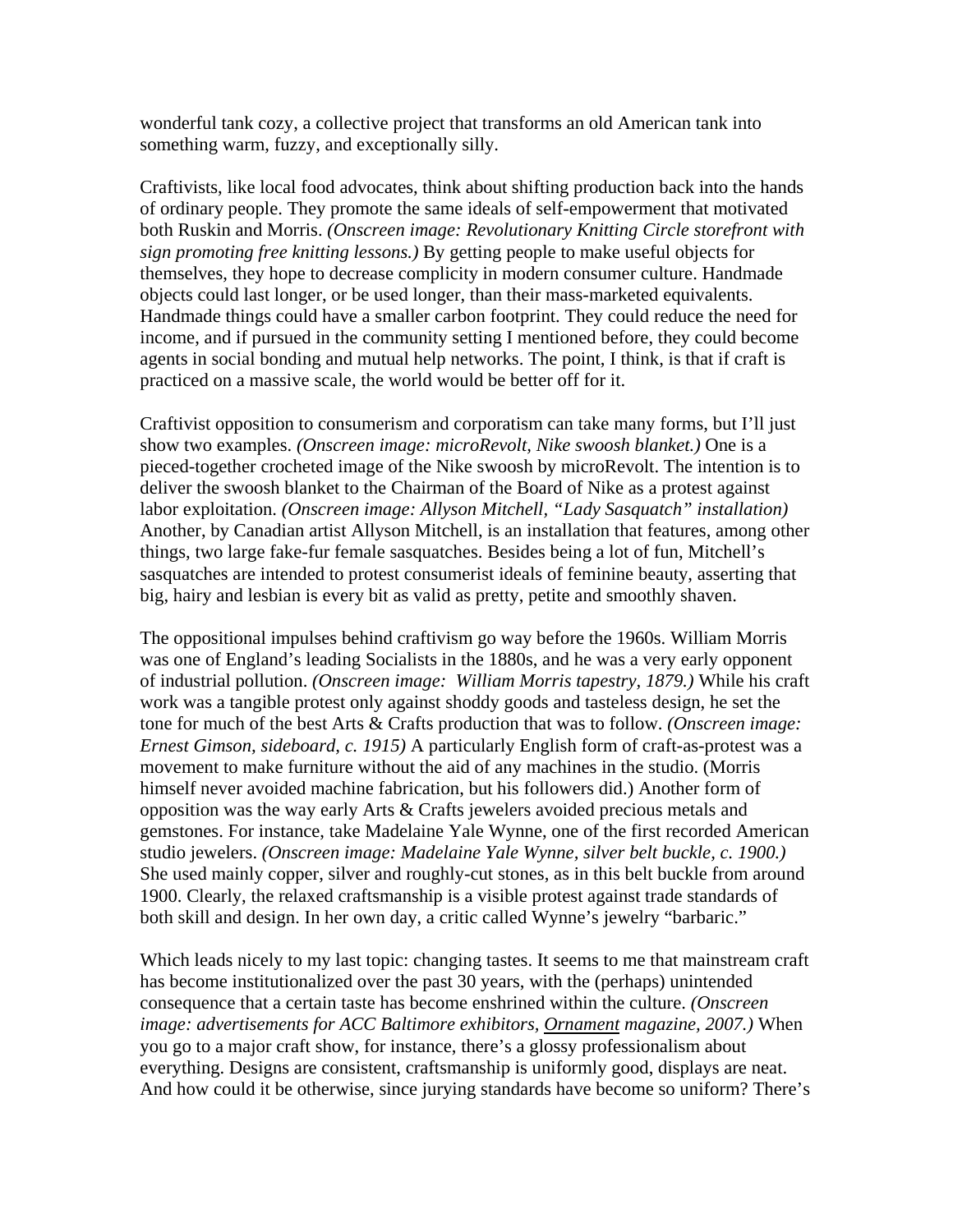nothing messy, nothing contradictory, nothing off-the-cuff. There's no high-jinks, no rank amateurism, no cluttered card tables. And to my mind, all that slick professionalism has become dry, airless, and boring. The same with SOFA, the same with a lot of craft galleries. And frankly, the audience tends to agree. I have talked to a number of people who don't bother to go to the Philadelphia Craft Show anymore. Everything looks the same as it did last year, they say, and nothing excites them anymore. No wonder attendance at most craft fairs is flat or declining.

*(Onscreen image: Bazaar Bizarre homepage.)* Not at alt-craft fairs, though. I went to the Brooklyn Renegade Fair last summer and it was packed, even though it was held in an empty outdoor swimming pool and it was broiling in there. Why the difference? The altcraft fairs represent a relatively new taste: ironic, kitschy, trendy and relatively free of both hierarchies and standards of professionalism. And this taste speaks to urban under-35 types. These are exactly the people who will be the next big audience for craft–and they definitely aren't going mainstream.

In the alt-craft fairs, the differences in both taste and standards are easy to spot. *(Onscreen image: exhibitor's booth from a Bazaar Bizarre fair.)* About two-thirds of the booths in Brooklyn had T-shirts for sale; a solid majority had some other kinds of silkscreened products. Most booths had work at a wide variety of price points, which gave any given booth a pretty inconsistent look. Furthermore, most crafters were wholly unconcerned about the preciousness of handwork. Low-end products were usually printed or silk-screened. Nobody cared, and the young hip audience seemed to eat it up. The average level of craftsmanship was low, but again, nobody seemed to care. I'll say this: the level of energy was high.

Some of my acquaintances can't stomach alt-craft, finding much of it crude and unsophisticated. But the Renegade Craft Fair reminded me of nothing so much as the 60s–and the people who were young back then are now the craft establishment. They should remember that 60s craft was often crude and irredeemably ugly. Remember all those hideous brown pots? *(Onscreen image: Rita Schumaker, macramé halter top, c. 1972.)* Remember macramé? Baby boomers who look askance at alt-craft should recall our roots before we pass any judgments.

*(Onscreen image: cover of Readymade magazine, December 2006.)* So here's a cover of Readymade magazine. While some crafters might disavow this publication as altogether too trendy and slick, I think the image summarizes many aspects of alt-craft taste that I find most interesting. I can see four interconnected concepts at work here, all of which divide the new taste from the old. They are semiotics, irony, kitsch and play.

Semiotics is the business of interpreting social systems. From clothing, cars or jewelry all the way to categories of kinship–semiotics sees them all as languages. You learn to read and speak and decode all these different signs. The under-35 generation is much more adept at reading visual languages than any prior generation. They're like fish swimming in a sea of signs. They're the children of channel-surfing and the internet, and they're comfortable with sensory overload. What this means is that under-35s often regard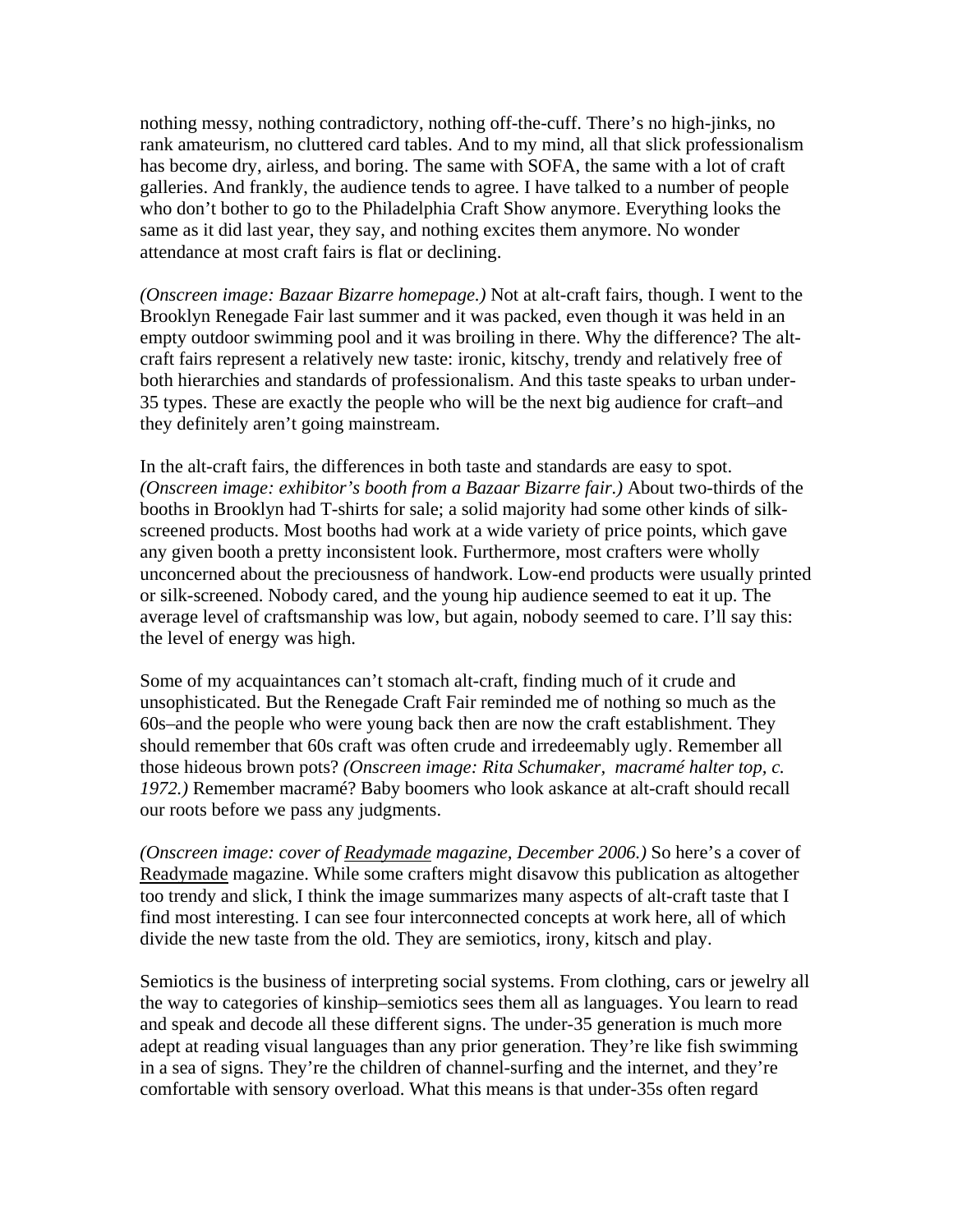meaning as endlessly mutable: an enormous kit of parts that can be recombined at will. Furthermore, many of these people are comfortable with the constant flood of signs that emerge from American consumerism–all that hype and advertising is actually a vast pile of raw material to them. My generation eyes consumerism with deep suspicion, but to the under-35s, it's just another language, another resource.

But they don't necessarily take it seriously, and that's where irony comes into play. Irony is distance. It clears a space for the individual to watch the chaos of modern life with some detachment. *(Onscreen image: Natalia Gianinazzi, "Mickey Grüsli, 2005)* The icons of consumerism can be treated with utter disrespect, as with Natalia Gianinazzi's "Mickey Grüsli" here. (This, by the way, is a one-of-a-kind handmade object.)

Irony also signals disbelief. An ironic stance tells like-minded observers that you don't necessarily buy into the matter at hand. You're just appropriating the language for your own purposes. Your reasons may point to politics or satire, respectful homage of pure fun. But the ironic distance always signifies that you don't necessarily believe.

One of the favorite semiotic fields for appropriation is kitsch. *(Onscreen image: paint-bynumber clock project from Readymade magazine, December 2006.)* My sense is that under-35s respond much more favorably to kitsch than to refined good taste. I think they find it more energetic and a lot more fun. Kitsch, after all, is the underbelly of consumerism, the dregs and leftovers of all that was once shiny, hopeful and new. To embrace kitsch, then, is to be an archeologist of shopping–to dig into America's humongous junkyard of things once valued, and now thought to be in bad taste. Altcrafters are mining the landfill of abandoned consumerism, and kitsch is their vein of pure gold. Put another way, kitsch is dead shopping brought back to life.

Which brings me to play. American craft used to be a lot of fun, with a cadre of craftsman/comedians who were always wisecracking and pulling pranks. *(Onscreen image: David Gilhooly, "Merfrog and Her Pet Fish," 1976.)* Does anybody remember David Gilhooly's world of frogs, or Clayton Bailey's skeletons and robots? Or the brick breast Ken Cory built in somebody's driveway while they were away on vacation? It seems that mainstream American craft, in its ambition to be respectable, has turned its back on the antic spirit of play.

But not the alt-crafters. Their manipulation of signs is, after all, a form of play. Ironic distance can be quite humorous, and kitsch is funny almost by definition. Because they are not all invested in being taken seriously, alt-crafters are free to goof on consumerism, politics, the war machine, homophobia, whatever. *(Onscreen image: Allyson Mitchell: "Sassquog.")* Some of my favorite pieces of alternative craft/art are the animal familiars Allyson Mitchell makes for her Lady Sasquatches–here's her "Sassquog" in pink fake fur. Funny on the surface, serious underneath–but not overly worried about respectability.

•••••••••